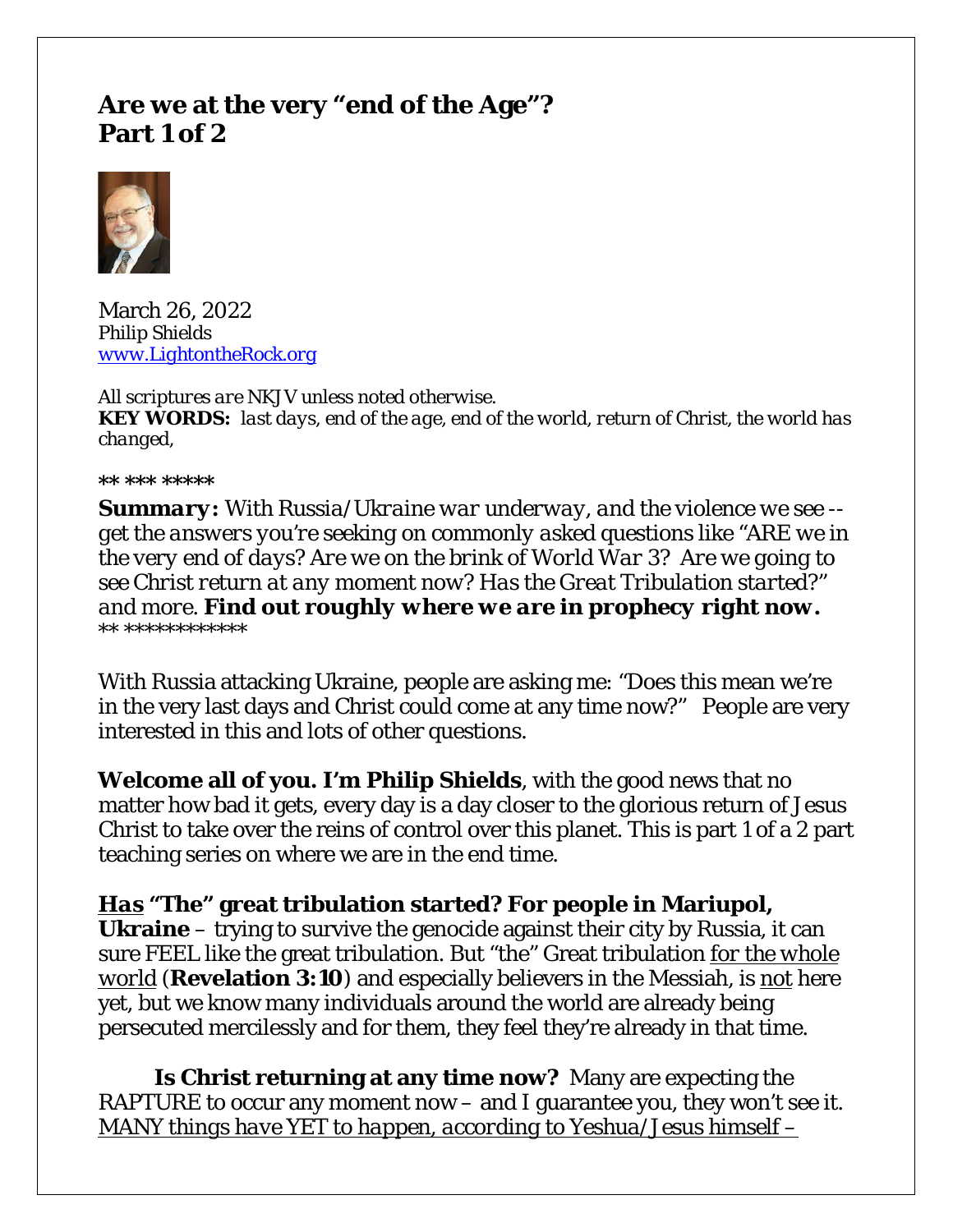*before Christ returns*. Watch **my sermon "When will Christ return"** for more information and all the scriptures that explain what must happen first!

*It IS true that it wouldn't take much to turn this local war between Russia and Ukraine into a Europe-wide war or even World War 3?* **T**hough I'm not expecting that just yet, that could happen! So let's cover all that and where we are in prophecy and what we might expect.

Speakers are all over the map on this topic. I will use lots of scriptures, but this I suspect very strongly: *when it's all said and done, I believe a lot will happen very differently than most of us ever thought. There are speakers out there who are very dogmatic that it will be this way or that way, but that dogmatism doesn't make them right. We'll have to wait and see.* 

*What follows is how I see it. I am not a prophet, and do not pretend to be. But I hope you'll see and hear the careful thought led by prayer into this teaching.* 

## *The World HAS changed A LOT in the last 2 years*

**Certainly the world has CHANGED** dramatically especially in the past 2 years. I *will* say this: We're watching the stage being set for the New World Order finally. President Biden even said that today March 23.

- NOW, a nominated Supreme Court judge **can't define what a "woman"** is. Shocking. That attitude will have profound ripple effects.
	- o The Supreme Court also some years ago struck down the law of 32 states who said **marriage is between a man and a woman**. Now marriage is between anyone. The Constitution does not define marriage. It was left up to the States. Not anymore.
	- o **We have a male body declaring he's now female Lia Thomas who swims against female swimmers** – and cleaning up! When he swam as a male against male swimmers, he was ranked #462 among swimmers. Now as a "female" swimming against women swimmers, he's #1. That's confusion and unfair. This confusion will have far-reaching effects if it's not reversed.
	- o We have our children being taught that **if they're white, they are automatically oppressors**. And if they are black or Hispanic – they are the oppressed by the white supremacists. This will affect race harmony if it's not stopped.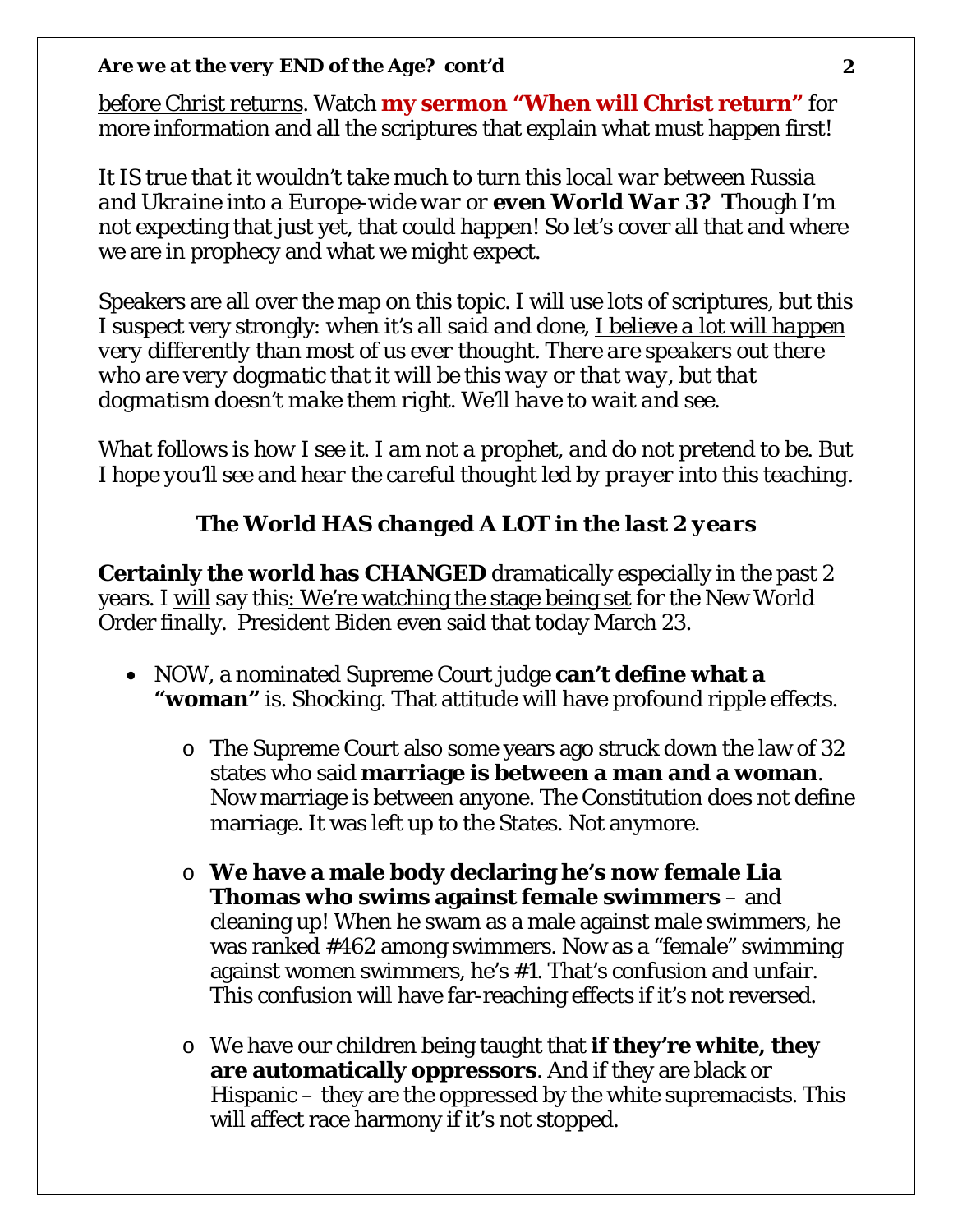- o And we have thieves being told in CA that if they steal less than \$950, it's OK. No charges or arrests will be made. Total idiocy.
- o **Our president has NO REGARD for our nation's BORDERS** – and who knows how many of the "got away" illegals are terrorists? They aren't all tested for health. Many bring diseases and long criminal histories. Some are sex slaves. This will not bode well.
- **USA was the sole remaining true super power. Not anymore. The world recognizes that the USA-Dominated world is ending and the world is seeking new world leaders** – maybe China/Russia will be part of the new order, but also certainly a strong and **vigorous Europe** made up of Eastern and Western bloc nations.
- **Covid19 helped every country experiment with emergency executive orders** – without law being passed. Now they know, they can create enough fear and panic that they can order everyone to give up their constitutional guarantees like **freedom of peaceful assembly** (churches closed for a long time; mandated maximum numbers allowed); **freedom of Speech** ( you get cancelled if you speak up against what government says we must believe, say and do**). Freedom of Religion. Freedom to bear arms**. These are all being eroded. *And they MUST BE eroded before the Beast Power and False Prophet can do their "thing" and controlling who buys and sells and thrives, and who does not.*
- **This means our very U.S. Constitution, and its freedoms like the 10 Bill of Rights, are on the chopping block**. Basically the same thing is happening around the world as well.

So YES, things have changed **and so put on your seat belt because the world is going to get FAR more violent**, far more anti-God's laws, far more dangerous and anti-Christ and anti-believers in Christ. *"In the last days perilous times will come" (***2 Timothy 3:1***).* 

But there's still far more. As far as Jesus Christ's exact day of return, he himself said that was up to his/our Father (**Matthew 24:36; Acts 1:8**) *But I'm absolutely confident we're NOT seeing Christ return real soon, or even in the next 3-4 years.* 

When He *does* return, it's going to appear SUDDEN, like a trap springing shut. **Luke 21:34-36**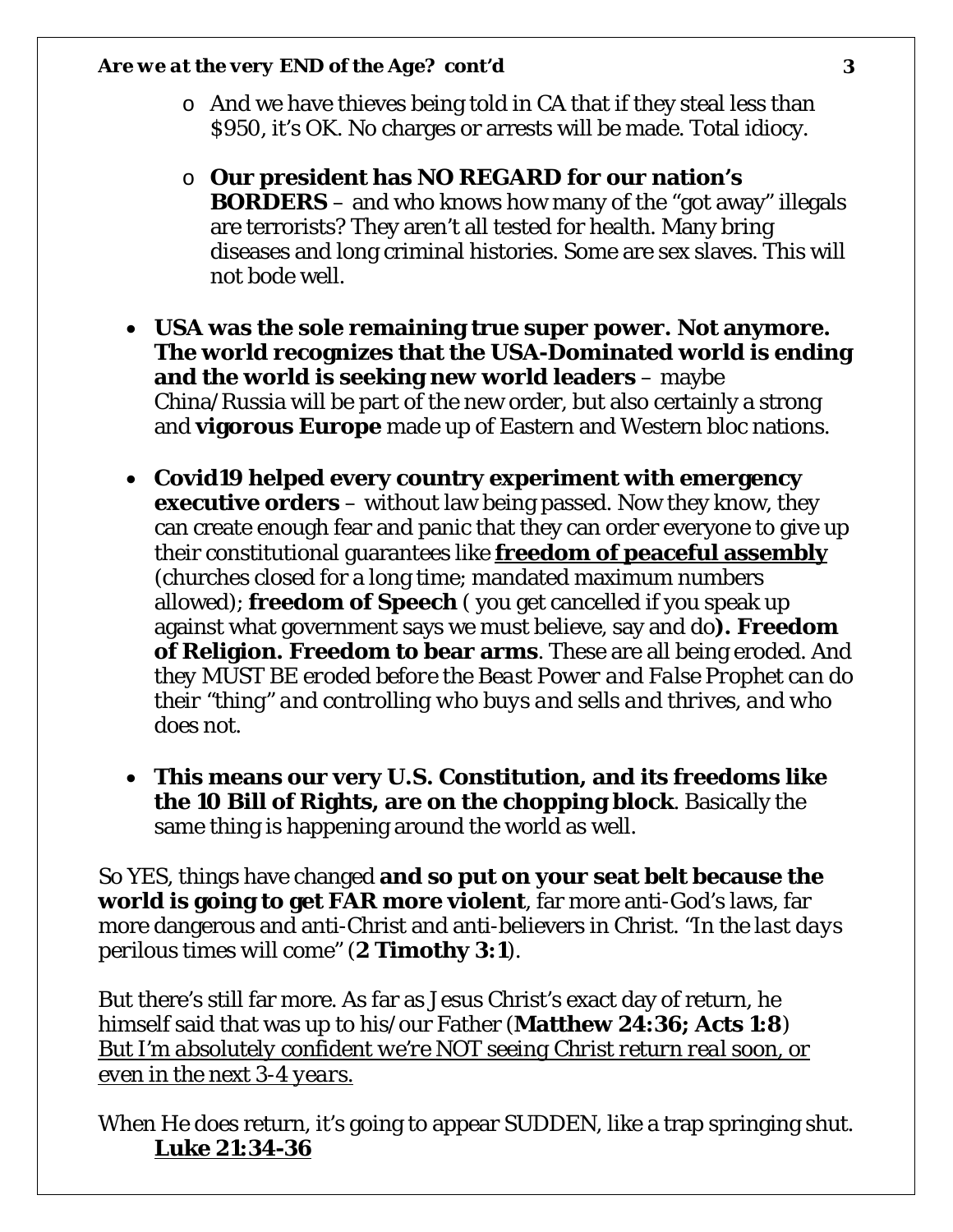"**But take heed to yourselves, lest your hearts be weighed down with carousing, drunkenness, and cares of this life**, and that Day come on you unexpectedly.

35 **For** *it will come as a snare* on all those who dwell on the face of the whole earth.

**36 Watch therefore, and pray always that you may be counted worthy to escape** all these things that will come to pass, and to stand before the Son of Man."

**(MOUSE TRAP Illustration on video.)** When the very end of the age comes, it will be so frantic and sudden that Yeshua tells those in Judea, and the principle for all of us, not to even go back to your home for a jacket.

*That's the word of Christ for us today. Don't get down. Don't get distracted. Don't let life's issues – the cares of this life – make you get caught off guard. And DO PRAY you be counted worthy to escape these things. SOME will be protected from the worst of times, and some will be made to go through it.* 

 The disciples of Yeshua had just marveled with Christ about the beauty of Herod's temple – which even Christ called "My Father's House." Jesus mentions the time is coming when not one stone… let's read it.

### **Matthew 24:1-2**

Then Jesus went out and departed from the temple, and His disciples came up to show Him the buildings of the temple. 2

And Jesus said to them, "Do you not see all these things? Assuredly, I say to you, *not one stone shall be left here upon another,* that shall not be thrown down."

Then in verse 3, He is asked 3 questions:

## **Matthew 24:3**

Now as He sat on the Mount of Olives, the disciples came to Him *privately*, saying, "Tell us, when will these things be? And what will be the sign of Your coming, and of *the end of the age*?"

(NOT, "end of the *world*" as KJV, ASV, have it. It's not the end of the planet!)

So Yeshua's answer is 3-fold –

1. When will the temple be destroyed (70 AD)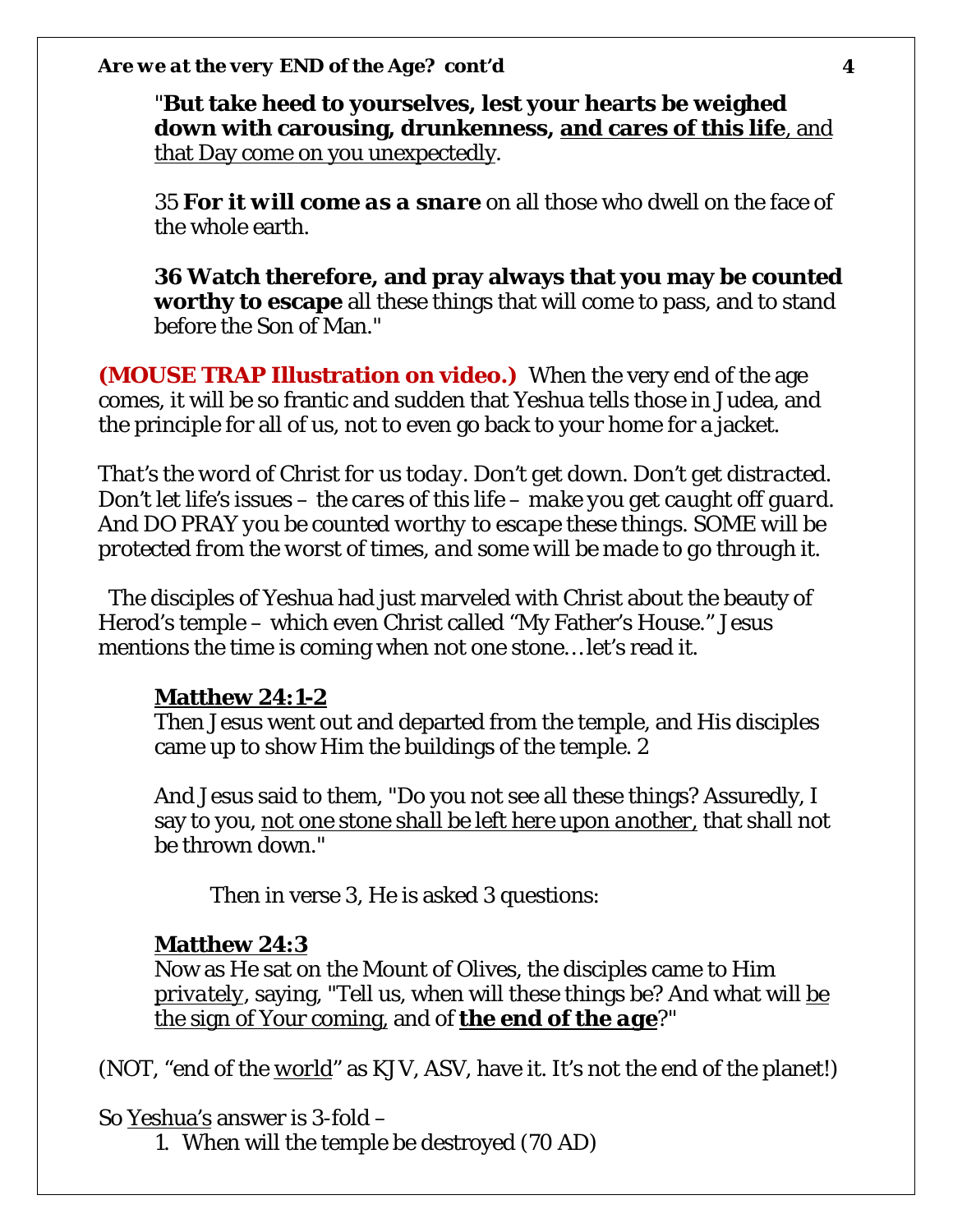2. When will be your return and 3. The end of the age?

#### **Matthew 24:4-8**

And Jesus answered and said to them: "Take heed that no one deceives you. 5 For many will come in My name, saying, 'I am the Christ,' and will deceive many. 6 And you will hear of wars and rumors of wars.

## **See that you are not troubled; for all these things must come to pass, but the end is not yet.**

7 For nation will rise against nation, and kingdom against kingdom. And there will be **famines**, **pestilences**, and earthquakes in various places. 8 All these are *the beginning of sorrows*."

The Greek word there for "nation" rising against nation is **"ethnos"** – a race of people, ethnic groups could be intended, NT:1484, a group of people who belong and live together. But Christ says – It will be bad, but it's not the end yet. Read "pandemics" where it says "pestilences".

## **This corresponds to the SEALS of REVELATION 6 – Once a seal is opened, it stays open – as you move on to Seal 2,3,4.**

*It IS true that we have always had false religion, war, famines and pestilences, but never have we seen ¼ of the world, or the world's population, DIE in all of this as Rev 6:8 says. If it means 1/4th of world population, that's almost 2 BILLION people.*

**Seal #1 of Rev. 6 - White horse – false religion.** This matches Matthew 24:4-5; This is NOT Christ coming for his people in a Rapture. It's NOT that. **Revelation 6:1-2**

"Now I saw when the Lamb opened one of the seals; and I heard one of the four living creatures saying with a voice like thunder, "Come and see."

2 And I looked, and behold, **a white horse. He who sat on it had a bow; and a crown was given to him**, and he went out conquering and to conquer."

# **Seal #2 – FIERY RED HORSE –WAR everywhere.**

**Revelation 6:3-4 ties to Christ's prophecies Matthew 24:6-7**

When He opened the second seal, I heard the second living creature saying, "Come and see."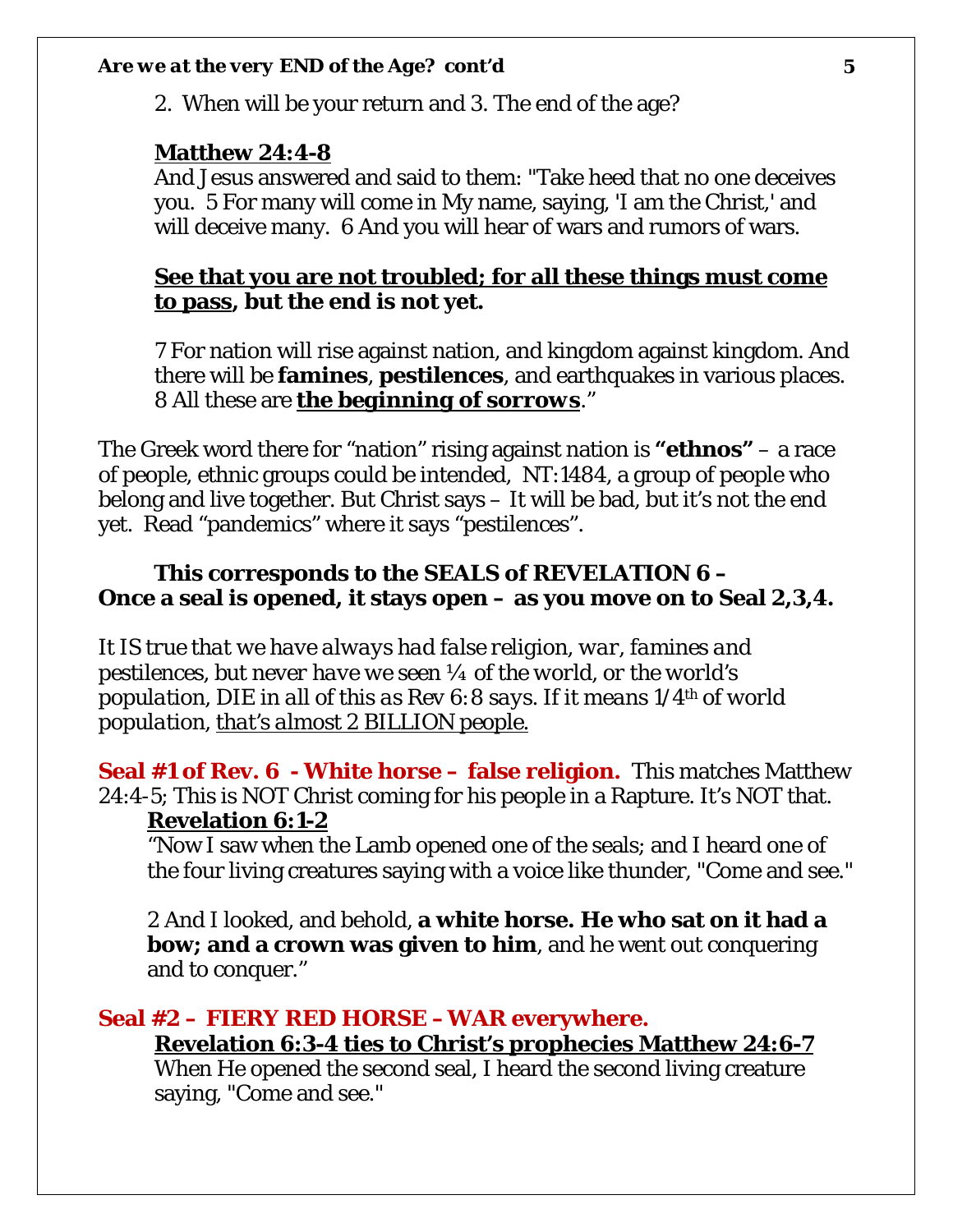4 Another horse, fiery red, went out. And it was granted to the one who sat on it **to take peace from the earth, and that people should kill one another;** and there was given to him a great sword."

So wars, lots of horrible warfare probably including biological, chemical warfare and nuclear warfare – are likely coming. Fiery red is the color of FIRE.

Isn't it interesting that **the main** *instigators of war at FIRST* **will be the RED ARMY of Russia**, and the **RED** army of Communist China taking over Taiwan and other countries. Muslim countries will attack each other and then Jerusalem/Israel too.

The **big square in Moscow with the Kremlin is called RED SQUARE**. It's going to get worse and worse – but we must not panic. FLAG OF RED CHINA



I would say to us all: **let's be prudent and wise and get out of the way of danger when we see it coming.** 

**WHY on earth did the Ukrainian people** keep acting like there would be no war up to the day it all started!? In December 2021 and Jan 2022, I kept asking my wife, "What are they waiting for? Russia's already attacked Ukraine and took Crimea in 2014, and 2 provinces of Georgia in 2008! And they even claim eastern Ukraine's Donbas area."

So a wise man sees danger approaching and either prepares – or leaves. (**Proverbs 22:3; 27:12**). Of course there are times to stand up to danger too.

FAMINE – and then pestilence/plagues/pandemics usually follow war. Why? Because people can't plant, can't harvest. Food gets confiscated by the soldiers.

And Ukraine is a big food producer for the world. Russia is trying for repeat of starvation famine of 1932-33 when Russians starved Ukrainians by destroying their food supply. It was called the **HOLODOMOR**. Look it up! **It means "to kill by starvation".**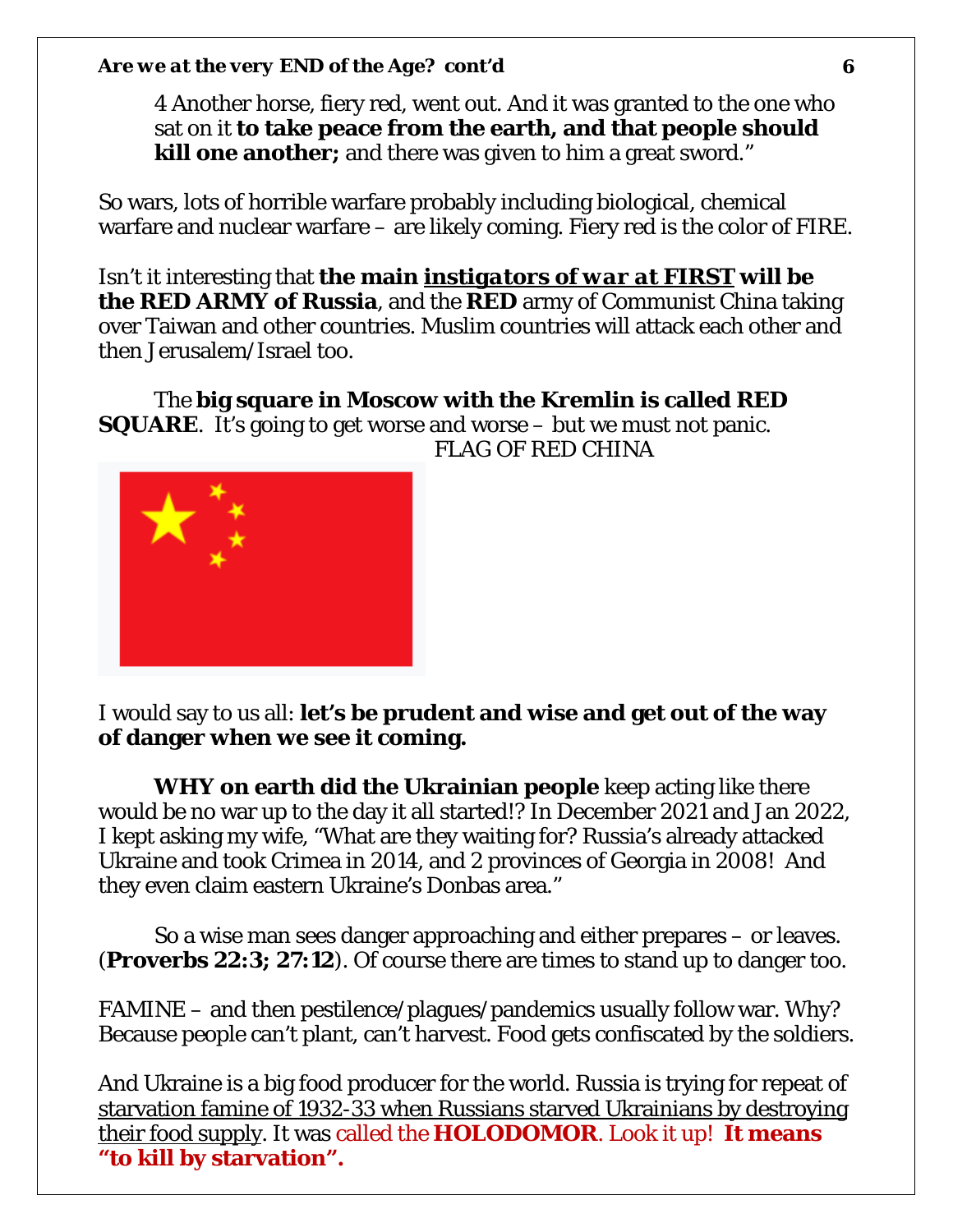Agriculturally, **Ukraine is 2nd in the world in barley production, 3rd in corn, 4th in the world in potato, 8th in wheat**. If those crops don't get planted and harvested, it can impact a lot of countries and will certainly cause FAMINE in Ukraine itself and many other countries. If the USA's production is also affected, then famines are definitely coming soon. Bare minimum, our food prices will skyrocket as Rev. 6:6 predicts.

# **Seal 3 =BLACK HORSE – Rev. 6:5-6 FAMINES**

### **Revelation 6:5-6**

When He opened the third seal, I heard the third living creature say, "Come and see." **So I looked, and behold, a black horse, and he who sat on it had a pair of scales in his hand**.

6 And I heard a voice in the midst of the four living creatures saying, "A quart of wheat for a denarius, and three quarts of barley for a denarius; and do not harm the oil and the wine."

## **Seal #4 will be a cascading** *series of pandemics* **and earthquakes that will cause death of possibly close to 2 billion! We have almost 8 billion on the earth right now.**

#### **Revelation 6:7-8**

**"When He opened the fourth seal,** I heard the voice of the fourth living creature saying, "Come and see." 8 So I looked, and behold, a **pale horse**. And the name of him who sat on it was **Death,** and Hades followed with him.

### **And power was given to them** *over a fourth of the earth***, to kill with sword, with hunger, with death, and by the beasts of the earth."**

"A fourth of the earth". Is that saying almost 2 billion people? Or that it affects only a fourth of the world land mass? Many believe it means a fourth of the total world population. The worst-ever pandemics – one after the other, will be like WAVES at the seashore, getting worse and worse, or 2-3 pandemics together, or in a row. Covid19 will seem tame by comparison. Covid was just a shot across the bow.

### **And with the pandemics will come less and less freedoms and more and more government control and takeover.**

**Prepare as much as you can right now:**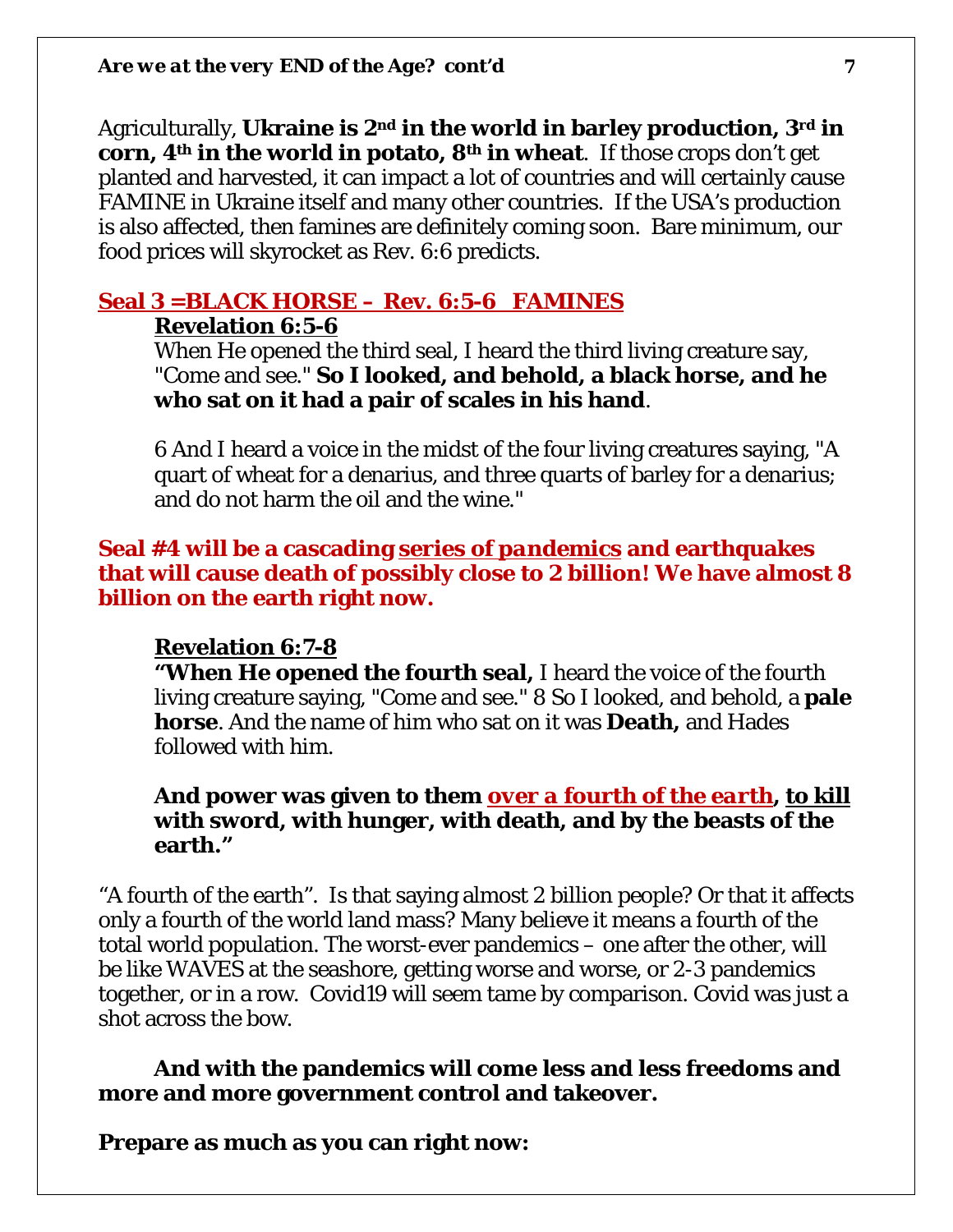- Seek a stronger, closer, personal relationship with God and Christ. Come to know and feel like you know them very personally. This is MOST vital.
- Stock up on food that can be stored, water, batteries, cooking options (propane grill?), have extra gas/petrol. Rely on God – but also do all you can to be prepared. This will also help us help others in need.
- Pay off debt as much as you can.

When hard times are coming, fill up your bathtub with water if need be. Be able to at least survive a couple months if need be.

**I believe all of us – believers and non-believers will go through the wars, the famines, the pandemics that come before the Great Tribulation – together**. I also believe we will ALL go through at least some of, or part of the early persecutions leading up to the 3-1/2 year GREAT Tribulation, time of worst trouble the world has ever seen (Matthew 24:21-22; Daniel 12:1). Here's Jesus – continuing his private teaching now.

## **Matthew 24:9-14**

"Then they will deliver you up to tribulation and kill you, and you will be hated by all nations *for My name's sake*. 10 And then many will be offended, will betray one another, and will hate one another. 11 Then many false prophets will rise up and deceive many.

12 And because lawlessness will abound, the love of many will grow cold. 13 <u>But he who endures to the end shall be saved</u>. 14 And this gospel of the kingdom will be preached in all the world as a witness to all the nations, and then the end will come."

*All of that happens BEFORE Christ returns. The persecution will not be limited to people in your group or fellowship, but probably to anyone who believes in Christ and in Biblical and family values.* 

# *PROTECTION from the GREAT TRIBULATION*

Let's get this straight. Sooner or later ALL of God's children will be persecuted for their belief in Christ (2 Timothy 3:12). But I do strongly believe we're shown in scripture that SOME of God's people at the very end of the age are offered protection, IF – IF they've shown themselves zealous, seeking after God and worthy of his protection.

## **Luke 21:36**

**"Watch therefore, and pray always that you may be** *counted worthy to escape* all these things that will come to pass, and to stand before the Son of Man."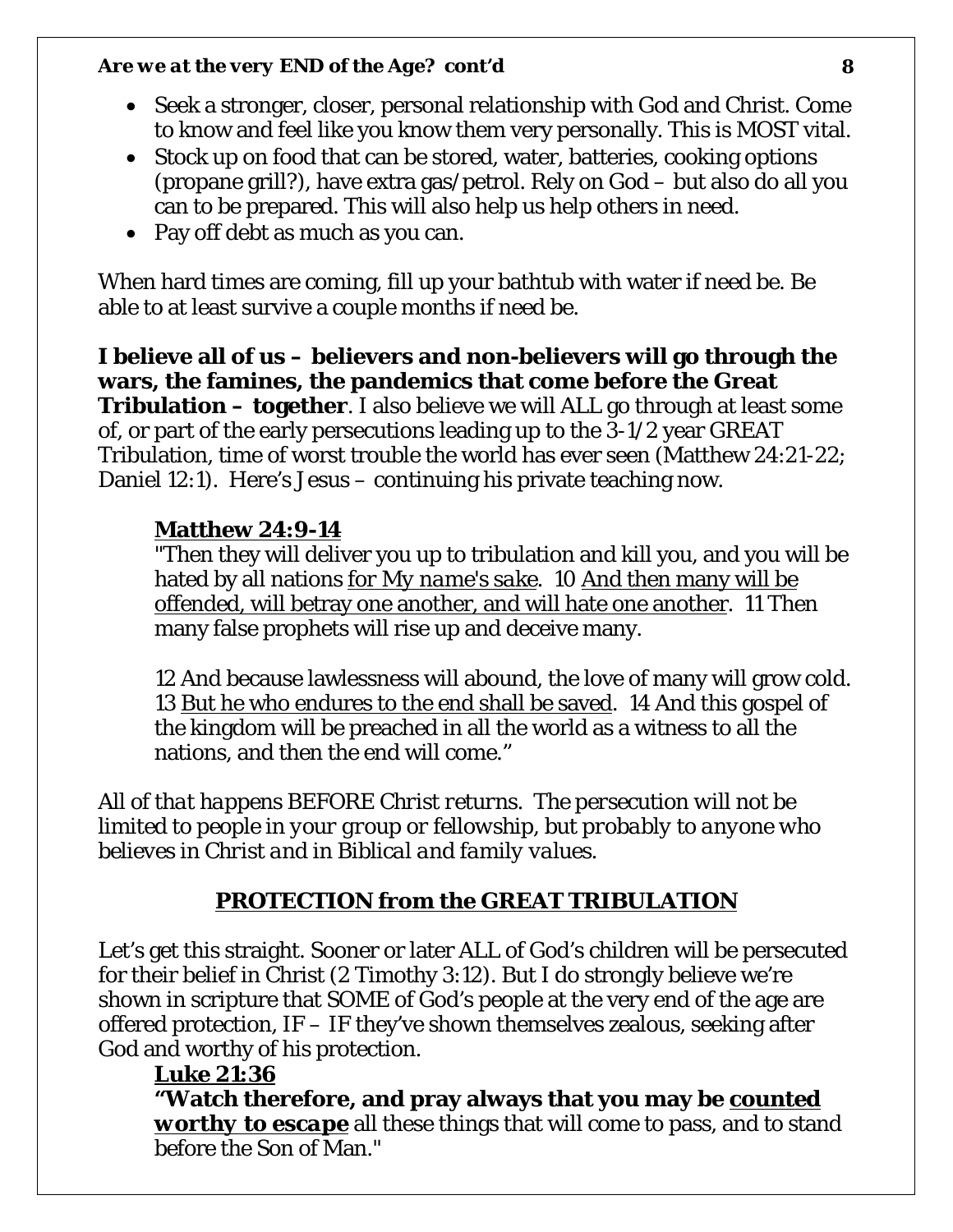**Look at what Yeshua/Jesus says to the church at Philadelphia – a church to whom he also says "behold, I am coming QUICKLY"**

#### **Revelation 3:10-12**

"Because you have kept My command to persevere, **I also will keep you from the hour of trial which shall come upon the whole world**, to test those who dwell on the earth.

11 **Behold, I am coming quickly!** Hold fast what you have, that no one may take your crown."

**But to the Laodicean church** he says this: He strongly implies they have to go through the fire and be refined more. And in verse 20 he says he's here!

#### **Revelation 3:17-20**

Because you say, 'I am rich, have become wealthy, and have need of nothing' — and do not know that you are wretched, miserable, poor, blind, and naked —

**18 I counsel you to buy from Me gold refined in the fire, that you may be rich;** and white garments, that you may be clothed, that the shame of your nakedness may not be revealed; and anoint your eyes with eye salve, that you may see.

19 As many as I love, I rebuke and chasten. Therefore be zealous and repent.

**20 Behold, I stand at the door and knock.** If anyone hears My voice and opens the door, I will come in to him and dine with him, and he with Me".

Be sure to watch my upcoming sermon coming up about **not being Laodicean. But to them, Christ says, "don't think I'll be on my way soon; no, I'M HERE! I'm at your DOOR." So these are people living when Christ returns**.

There are more scriptures that indicate at least SOME of God's children are protected. *Keep in mind, being a MARTYR is* an honor. **Even the 2 last witnesses** in Jerusalem are martyred, after all.

#### **Daniel 12:1**

"At that time Michael shall stand up, The great prince who stands watch over the sons of your people; And there shall be *a time of trouble, Such as never was since there was a nation, even to that time.*

**And at that time your people shall be delivered, Everyone who is found written in the book".**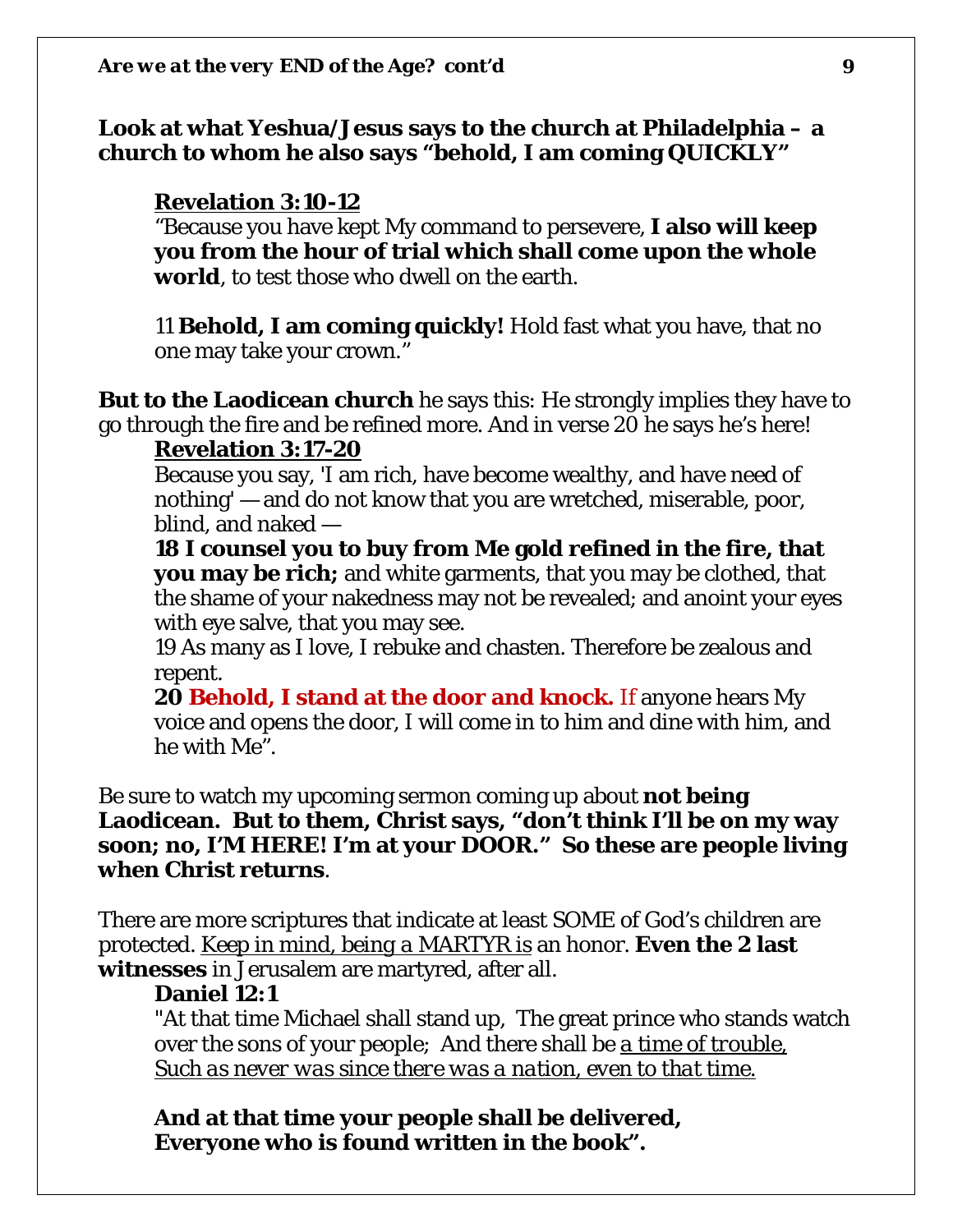**Some of you believe in a Rapture – especially a "pre-trib rapture".**  We will be gathered up to Christ, no question of that – **but scripture clearly says that the gathering of Christ's people is AFTER the Tribulation**.

Those who speak of rapture, call it "Post-Trib rapture". I just call it the resurrection of those who died in the Lord and/or the change to spirit for those of us who remain alive -- when Christ returns. All of that is in **1 Thess. 4:16-18, and the end of 1 Cor. 15.** But it certainly won't be a "SECRET Rapture". We read of loud shouts and with a "great sound of a trumpet".

## **Matthew 24:27-31**

"For as **the lightning comes** from the east and flashes to the west, so also **will the coming of the Son of Man be.** 28 For wherever the carcass is, there the eagles will be gathered together.

29 **"Immediately** *AFTER* **the tribulation of those days** the sun will be darkened, and the moon will not give its light; the stars will fall from heaven, and the powers of the heavens will be shaken.

30 **THEN the sign of the Son of Man will appear in heaven,** and then all the tribes of the earth will mourn, and **they will SEE the Son of Man coming on the clouds of heaven with power and great glory.** 

**31 And He will send His angels with a great sound of a trumpet**, and **they will gather together His elect** from the four winds, from one end of heaven to the other."

We can show 1 Thess 4:16-17 briefly too:

## **1 Thessalonians 4:16-17**

For the Lord Himself will descend from heaven **with a SHOUT, with the voice of an archangel, and with the TRUMPET of God**. And the dead in Christ will rise first.

17 Then we who are alive and remain shall be caught up together with them in the clouds to meet the Lord in the air. And thus we shall always be with the Lord.

## **SOME WORLD CONDITIONS Leading up to Return of Christ**

So let's now step back and look at world conditions leading up to the very end of years before Christ lands on the Mount of Olives. I'll elaborate on these more in part 2 as we go along, *but here's the high overview first*: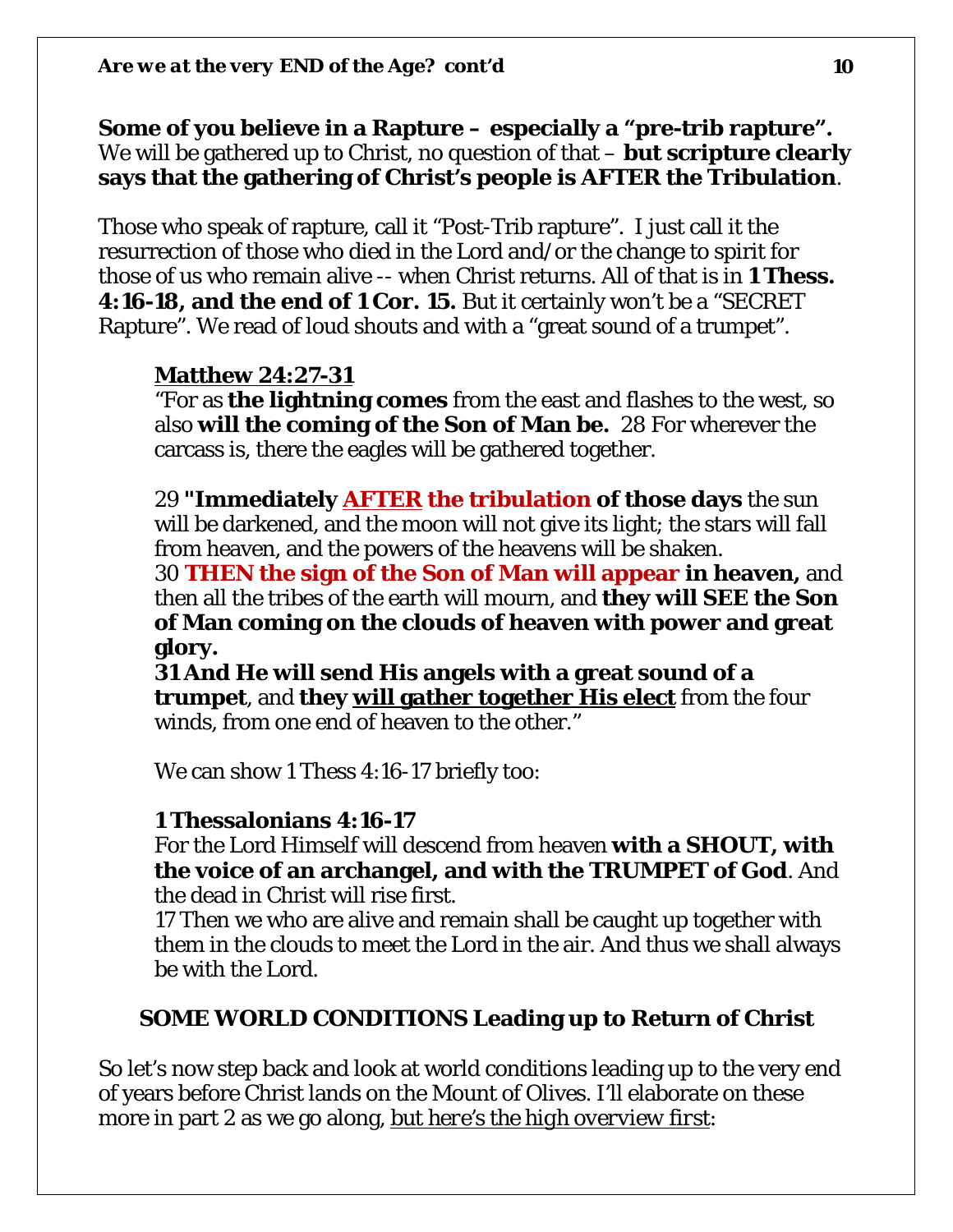- **The tragic, awful war in Ukraine could easily suddenly become a wider war, even World War 3.** I hope not. Putin is desperate. He certainly could cause another death by starvation – another Holodomor, where at least 5 million died from starvation; many say 2x that many.
- **WATCH NEWS WITH a suspicious eye.** We're being told what the "elites" want us to see. Putin is being a terrorist and killing thousands of civilians, women and children. On the other hand, is President Zelensky as lily-white as everyone is saying? No. Ukraine has been well known as a very corrupt government. Remember the Bidens have had very questionable dealings with Ukraine – especially Hunter Biden.

**Zelensky** – banned all 11 opposition parties on Monday March 21. One of the opposition has been jailed for months. Then Zelensky made all media to be run by the government. No more independent TV, or other media. Does this sound like a democracy? The very definition of democracy includes freedom of speech and assembly. I know it's war time… but still! So remember that all world leaders have their own agenda.

- **World events will get far worse for a few years first. Our KING says not to be troubled by all that, as that's just the beginning of sorrows!** There may a peace treaty of sorts involving Jerusalem. The **first 4 seals of Rev 6,** have to definitely be under way. The seals continue to remain open once the scroll is opened.
- **Before the Great Tribulation starts, The 3rd temple is built in Jerusalem and animal sacrifices restarted**. I do not believe it will be just an altar or a tent. Israel *has* the required red heifers to cleanse the area. This is before the Great Tribulation starts 3-1/2 years before Christ returns. The Tribulation ushers in the worst time ever and stops the sacrifices. The Great Tribulation is the 5th seal of Revelation 6.

Scripture clearly uses the Greek word for "temple" – not the word for tabernacle or tent. 2 Thess 2:3-4 speaks of the great man of sin setting himself up in the temple. Revelation 11:2 speaks of the temple. It also says Jerusalem is recaptured or given to the rule of the Gentiles before Christ returns.

Certainly Revelation 11, about the 2 witnesses, speaks of a temple and how the city of Jerusalem is overrun by Gentiles.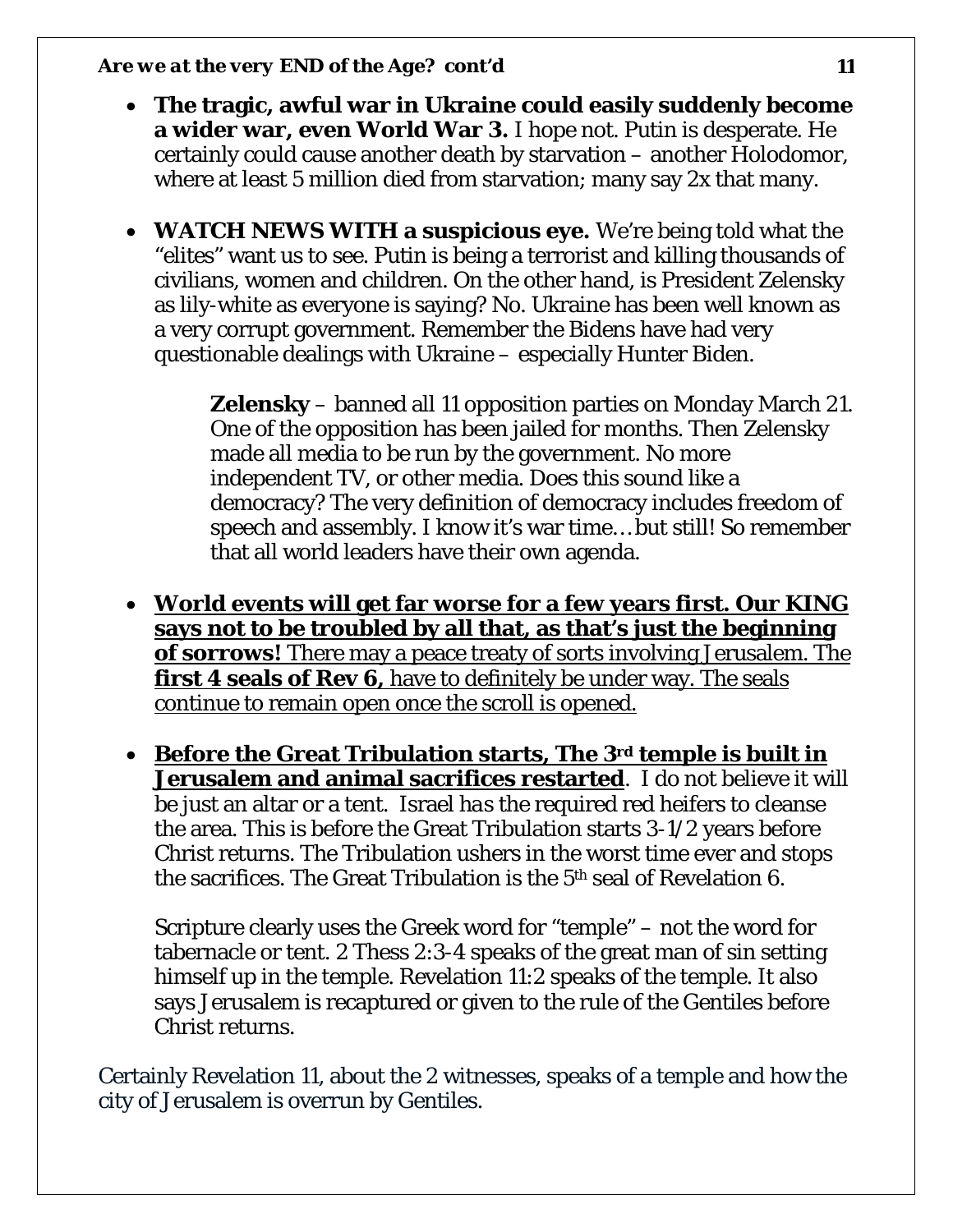• **Then the 6th seal of Revelation 6 is about the many** frightening events from the sky like near misses from asteroids, meteor hits, solar flares and then the 7 Trumpet plagues and then 7 final plagues of the 7th Trumpet -- then finally Christ comes. I didn't read this on the video, but here's the scripture about the 6th seal.

# **Revelation 6:12-17**

**"I looked when He opened the SIXTH seal, and behold, there was a great earthquake; and the sun became black as sackcloth of hair, and the moon became like blood.** 

**13 And the stars of heaven fell to the earth,** as a fig tree drops its late figs when it is shaken by a mighty wind.

14 Then the sky receded as a scroll when it is rolled up, **and every mountain and island was moved out of its place**.

15 And the kings of the earth, the great men, the rich men, the commanders, the mighty men, every slave and every free man, hid themselves in the caves and in the rocks of the mountains, 16 and said to the mountains and rocks, "Fall on us and hide us from the face of Him who sits on the throne and **from the wrath of the Lamb!** 

17 *For the great day of His WRATH has come*, and who is able to stand?"

Yes, the "Day of the LORD" is the one-year final period before Christ returns. In that one-year period, the Day of the Lord, it's a time of God's wrath on the world and all those who have terribly persecuted his people. See **Isaiah 34:8.**

• Then in **Revelation 7, there's the "sealing" of the 144,000**  representing 12,000 from each of the 12 tribes of Israel. Judah – modern day "Israel" – is just one of those tribes. 12,000 each will come from each of the other tribes and they are protected from any harm. They are not all just Jews!

**PLUS, we're told there will likely be millions – innumerable multitude** – who come to Christ out of the Great Tribulation from all nations and languages (Revelation 7 covers both groups).

- **Then there are still 7 trumpets and what happens**. This is probably the resurrection of the dead in Christ, but then there are STILL the final 7 last plagues of the 7th trumpet, which you can read about in b.
- There will be the first resurrection to spirit bodies for Christ's Bride at the Last Trump. AFTER that last trump, there are still 7 last plagues that will last a total of at least several months. What I believe we'll be doing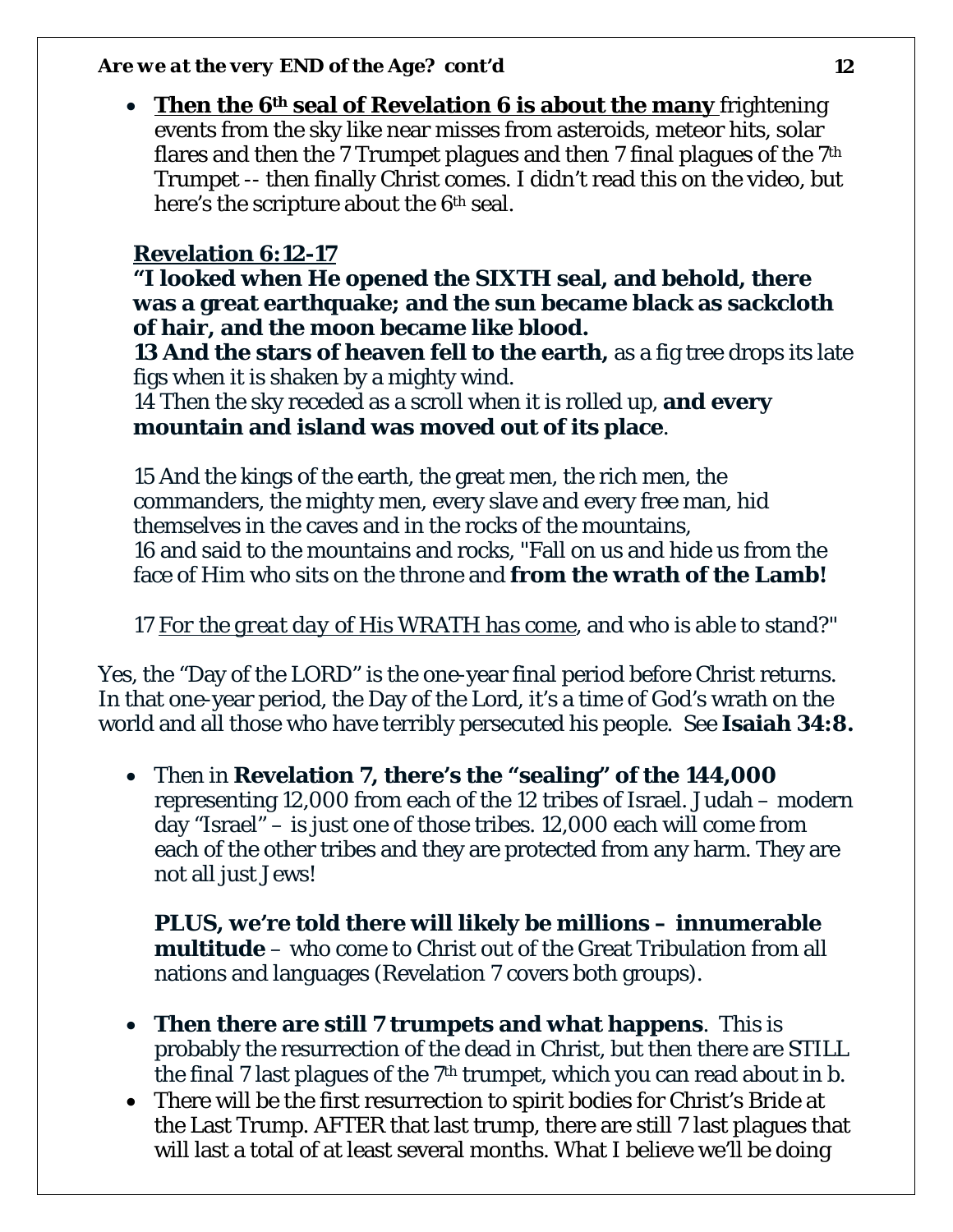during that time is revealed in my sermon on "When will Christ Return?". Just type that title in the Search Bar.

• Christ in turn destroys millions who will gather to fight him and then, finally, a new reign can start, but not before some horrific times come first.

**IN a nutshell, t**hat's an overview – with still a lot one could say to fill in details – of what we can expect. Whether all that happens within a decade – or takes longer – is up to our Father in Heaven. I hope we see this all wrap up within a decade, but we just can't know yet for sure.

## **WHAT'S COMING in Part 2 of this Teaching**

There are several reasons why I really believe we're close. More in part 2.

*I also say this: ALL of us will be surprised how suddenly things wrap up when they do.* It will be as in the days of Noah and days of Lot**. That means a lot of things, but also in terms of how much or how little time they had when it got "down to the wire"… Lot had a few hours at most, to act and move. Noah had one week for his final notice** to get all the animals and food and water settled in the ark. When the time comes to act, we must act quickly.

There's so much more to say and cover – so that will all be in Part 2 of this teaching, when we cover more detail about the coming temple, Jerusalem being overrun by Gentiles in more detail, the 2 witnesses – you might be surprised by what I say, and more on the coming BEAST power – who is that likely to be? And who is the WOMAN who rides the Beast (Revelation 17:7- 18)? What will bring this BEAST to power?

Where does CHINA fit in to all of this? How about Russia? How might the Russia-Ukraine war play into this?

What will happen to the USA in the coming years… and what do we see already? Will the US dollar collapse as the world currency? And if so, what will that do to our 401k and investments?

Who are the 300 ELITES who would like to rule the world through the WEF (World Economic Forum)? They meet in Davos, Switzerland and what they plan is not good.